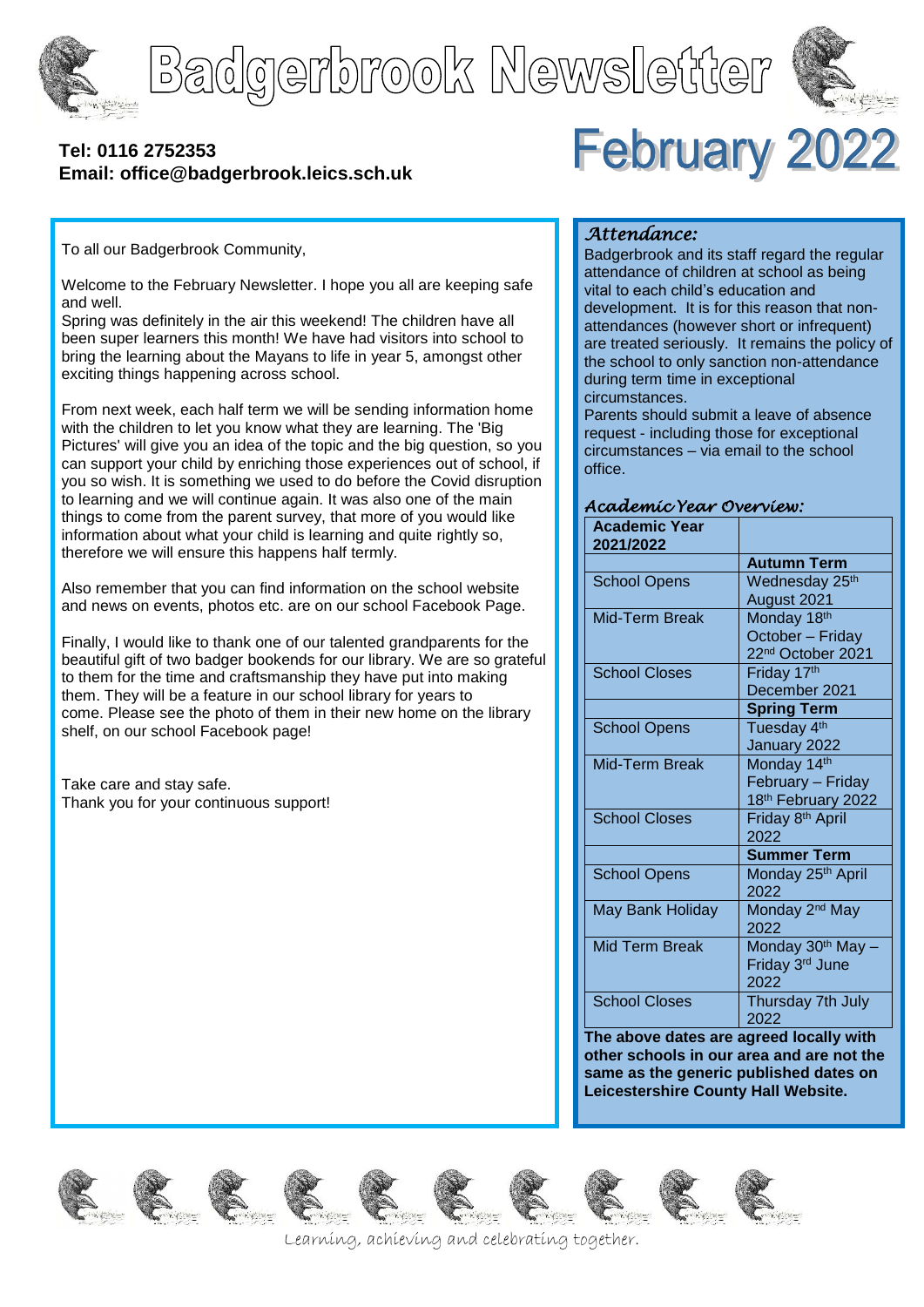

### *Parents Evening*

We will shortly be sending out appointments for parents evening, which will be held on Tuesday 5<sup>th</sup> April and Thursday 7<sup>th</sup> April.

We are returning to face to face meetings and these will be held in the main hall. Can we remind you that appointments are for 10 minutes only and to be mindful of other parents waiting. If you have any concerns or you think you may need more time please contact the class teacher who will be happy to arrange a convenient time.

## **AFERTINIA** *Year 6 trip to Warning Zone*

Year 6 had a fantastic time at Warning Zone last week, developing their life skills and learning how to stay safe online through interactive activities.

Both classes enjoyed a half-day session playing fairground games, which taught them about online dangers such as phishing, cyber bullying, protecting personal information, sharing images and more. Pupils learned key internet terms, including what their digital footprint is and how their online choices might affect them in the future. Throughout, we were given advice as to how to stay safe online as well as how to seek help.

The rest of Warning Zone is made up of eight safety scenarios: fire risk at home; electricity and building sites; alcohol and anti-social behaviour; personal safety; risk around water; arson and criminal damage; road safety and risk around railways. Volunteers from the attraction steered pupils through the scenarios and children were able to learn about risks through practical, hands-on activities.

Our children agreed that the whole day was thought-provoking and has prepared them for having greater freedom and independence as they transition to secondary school.

#Respect #Individuality #Courage





## *The Roving Bookshop*

We are delighted to announce that our latest visit from The Roving Bookshop was another phenomenal success! Not only did the pop-up bookstore raise a further £400 to update our library book offer, but it also generated lots of enthusiastic book talk around school. We are now hoping to plan an even bigger event later in the year. Thank you once again for your support!

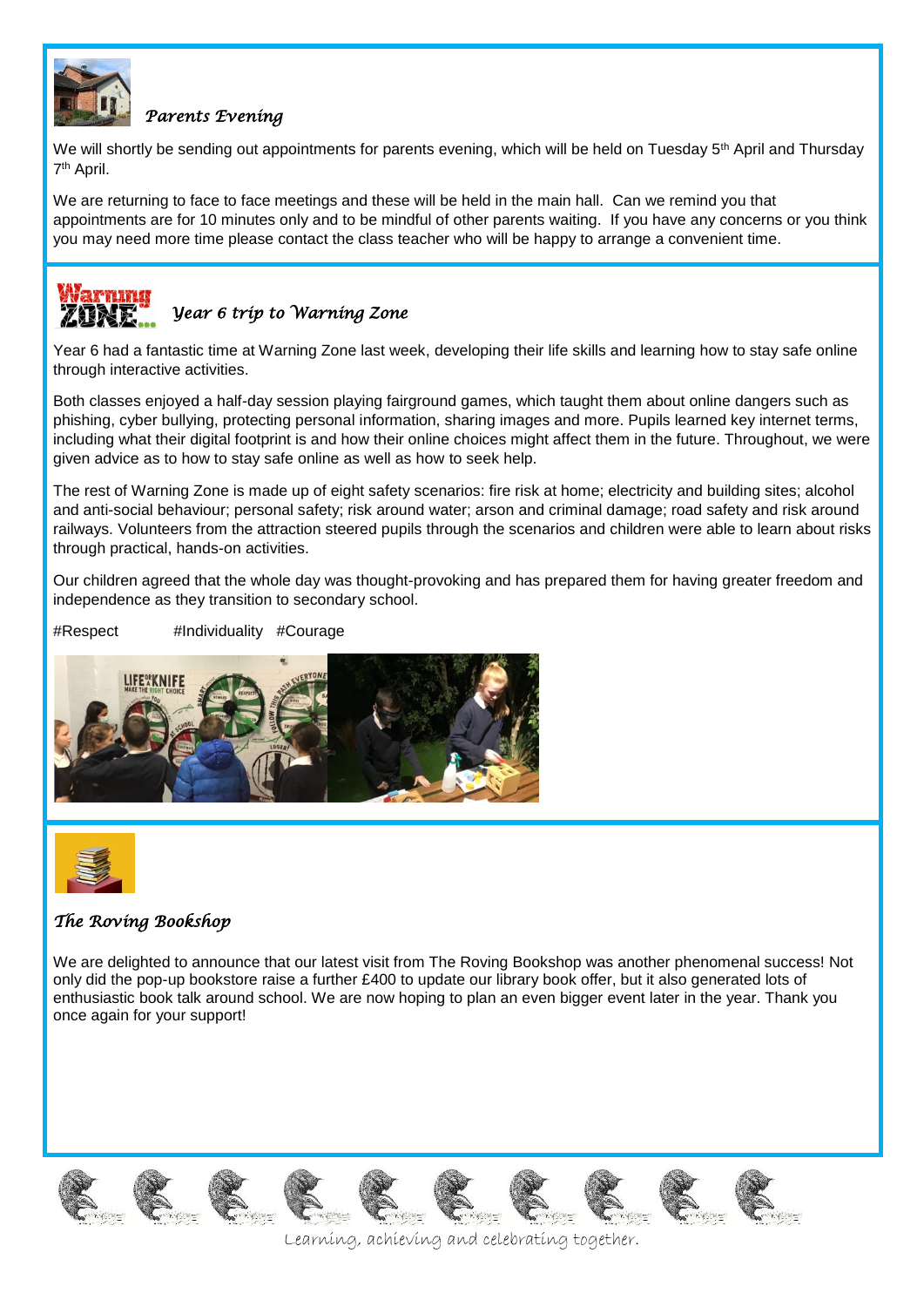

## *World Book Day*

There is a real buzz around school as pupils and teachers alike gear up for World Book Day this Thursday. Children are deciding on costumes and staff are organising special activities for their class to ensure Badgerbrook celebrates the 25<sup>th</sup> anniversary of the event in style!

Whole-school events include:

- Cupcake/biscuit competition decorated with inspiration from a favourite book. Entry 50p.
- Bring and buy pre-loved book sale bring in any donations as well as 50p-£1 for purchases!
- Graffiti wall to celebrate everyone's favourite characters in one place
- Guess the book for homework this week, every child is filling a shoe box with clues
- Creation of a unique, whole-school story
- Children dressing as their favourite character

And much, much more!



# *Dodgeball*

Year 5 & 6 – Our team played really well to win their first two matches at the Blaby tournament. Unfortunately, they just missed qualifying for the final in a narrow loss to Danemill.

Year 4 & 5 – Our two teams both won all of their group matches to qualify for the semi finals. Sadly, they then had to play against each other. They were so closely matched that the game had to be decided in extra time, where the yellow team sneaked the win. The went on to comfortably win the final.

Congratulations to you all.



Girls' Football – The team qualified for the Blaby cup semi finals with a last minute goal to beat Greenfield B 3-2.

Boys' Football – The boys played Greenfield in the Blaby League. In a high quality game, they lost a close match 3-1



## *Dogs around school*

Please can we politely remind you that dogs may not be brought or carried onto the school premises for health and safety of our children.

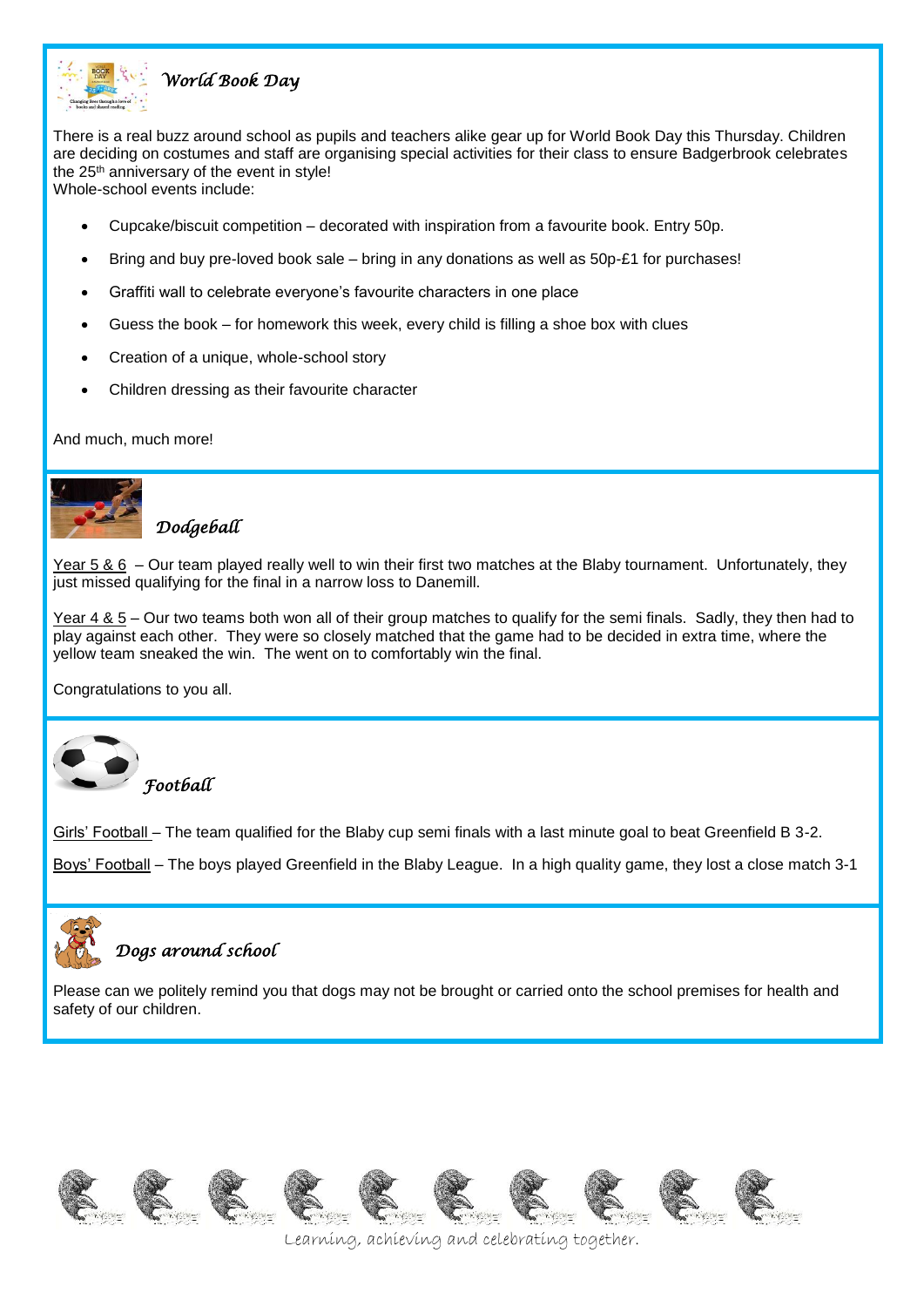#### Big Shout out to .......

Thank you to the Badgerbrook PTFA for organising free World Book Day books for every child at Badgerbrook #Kindness.

Congratualations to Khiyan, Jack & Jake in 5LM for raising £25 for Cancer Research from their recent competition #Kindness.

Also congratulations to Oscar, Poppy & Aliyah in 5LM for raising £23.10 for the RSPCA #Kindness.

## *Safeguarding*

If you have any concerns about the welfare of any child in our school, or you wish to discuss aspects of safeguarding, please speak to our Designated Safeguarding Lead Ms A Meyrick or one of our Deputy Designated Safeguarding Leads, Mrs V Toon & Mrs C Webb.

### *Online Safety*

Computers are everywhere. No matter where we go, there is no escaping their reach. Our children are growing up in a world where these devices are common in everyday lives. Unlike many adults, children are not fazed by computers and smart devices and accept them as part of their way of life. At Badgerbrook, we acknowledge that computers, devices and of course the internet are all amazing technologies both now and for the future. However, we are aware of the necessity to keep our children safe. We would like to make you aware of CEOP, which is the government's Child Exploitation and Online Protection Centre. If you wish to report some inappropriate content or behaviour online follow the directions on their pages.

We would also like to introduce you to a new industry-backed website for parents, which aims to provide a good understanding of issues affecting children today. Take a look here: www.internetmatters.org.